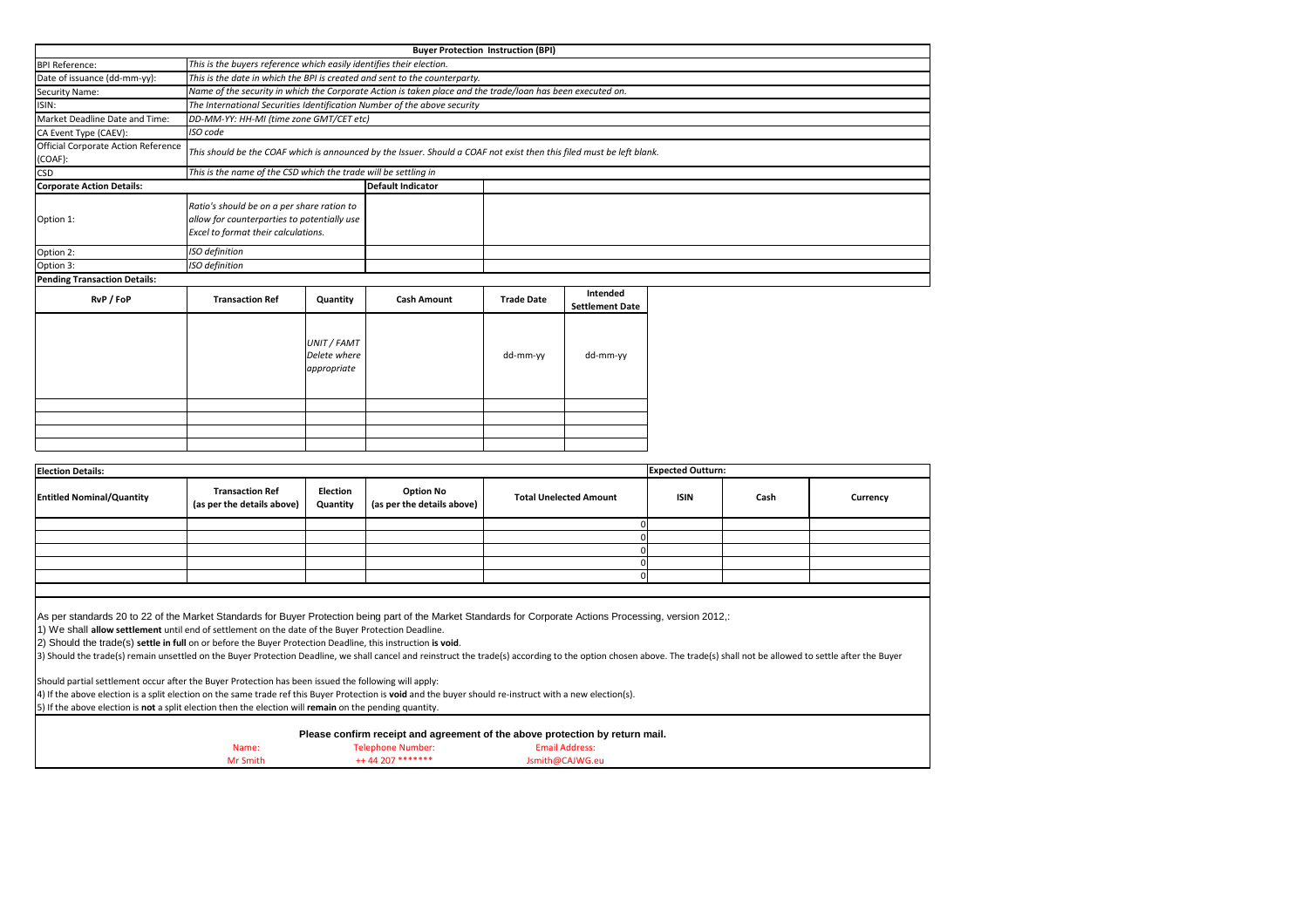|                                                                                                                                                                                                                                                                                                                                                                                                                                                                                                                                                                                                                                                                                                          |                                                      |                             |                                                                                                                               | <b>Buyer Protection Instruction (BPI)</b> |                                          |                          |                                   |                    |  |  |
|----------------------------------------------------------------------------------------------------------------------------------------------------------------------------------------------------------------------------------------------------------------------------------------------------------------------------------------------------------------------------------------------------------------------------------------------------------------------------------------------------------------------------------------------------------------------------------------------------------------------------------------------------------------------------------------------------------|------------------------------------------------------|-----------------------------|-------------------------------------------------------------------------------------------------------------------------------|-------------------------------------------|------------------------------------------|--------------------------|-----------------------------------|--------------------|--|--|
| <b>BPI Reference:</b>                                                                                                                                                                                                                                                                                                                                                                                                                                                                                                                                                                                                                                                                                    | BS00123                                              |                             |                                                                                                                               |                                           |                                          |                          |                                   |                    |  |  |
| Date of issuance (dd-mm-yy):                                                                                                                                                                                                                                                                                                                                                                                                                                                                                                                                                                                                                                                                             | 20/11/2013                                           |                             |                                                                                                                               |                                           |                                          |                          |                                   |                    |  |  |
| <b>Security Name:</b>                                                                                                                                                                                                                                                                                                                                                                                                                                                                                                                                                                                                                                                                                    | <b>Banco Santander</b>                               |                             |                                                                                                                               |                                           |                                          |                          |                                   |                    |  |  |
| ISIN:                                                                                                                                                                                                                                                                                                                                                                                                                                                                                                                                                                                                                                                                                                    | ES0113900J37 Ords / ES06139009G0 Rights              |                             |                                                                                                                               |                                           |                                          |                          |                                   |                    |  |  |
| Market Deadline Date and Time:                                                                                                                                                                                                                                                                                                                                                                                                                                                                                                                                                                                                                                                                           | 22/11/2013 15:00 CET                                 |                             |                                                                                                                               |                                           |                                          |                          |                                   |                    |  |  |
| CA Event Type (CAEV):                                                                                                                                                                                                                                                                                                                                                                                                                                                                                                                                                                                                                                                                                    | <b>EXRI</b>                                          |                             |                                                                                                                               |                                           |                                          |                          |                                   |                    |  |  |
| Official Corporate Action Reference<br>(CORP):                                                                                                                                                                                                                                                                                                                                                                                                                                                                                                                                                                                                                                                           | Banco6987858                                         |                             |                                                                                                                               |                                           |                                          |                          |                                   |                    |  |  |
| <b>CSD</b>                                                                                                                                                                                                                                                                                                                                                                                                                                                                                                                                                                                                                                                                                               | Iberclear                                            |                             |                                                                                                                               |                                           |                                          |                          |                                   |                    |  |  |
| <b>Corporate Action Details:</b>                                                                                                                                                                                                                                                                                                                                                                                                                                                                                                                                                                                                                                                                         |                                                      |                             | <b>Default Indicator</b>                                                                                                      |                                           |                                          |                          |                                   |                    |  |  |
| Option 1:                                                                                                                                                                                                                                                                                                                                                                                                                                                                                                                                                                                                                                                                                                | <b>NOAC</b>                                          |                             |                                                                                                                               |                                           |                                          |                          |                                   |                    |  |  |
| Option 2:                                                                                                                                                                                                                                                                                                                                                                                                                                                                                                                                                                                                                                                                                                | <b>CASH</b>                                          | € 0.53 N                    |                                                                                                                               |                                           |                                          |                          |                                   |                    |  |  |
| Option 3:                                                                                                                                                                                                                                                                                                                                                                                                                                                                                                                                                                                                                                                                                                | SECU                                                 | 0.024390244 N               |                                                                                                                               |                                           |                                          |                          |                                   |                    |  |  |
| <b>Pending Transaction Details:</b>                                                                                                                                                                                                                                                                                                                                                                                                                                                                                                                                                                                                                                                                      |                                                      |                             |                                                                                                                               |                                           |                                          |                          |                                   |                    |  |  |
| RvP / FoP                                                                                                                                                                                                                                                                                                                                                                                                                                                                                                                                                                                                                                                                                                | <b>Transaction Ref</b>                               | Quantity                    | <b>Cash Amount</b>                                                                                                            | <b>Trade Date</b>                         | Intended<br><b>Settlement Date</b>       |                          |                                   |                    |  |  |
| <b>RvP</b>                                                                                                                                                                                                                                                                                                                                                                                                                                                                                                                                                                                                                                                                                               | 123456                                               |                             | 10,000 EUR 15,000.00                                                                                                          | 18/11/2013                                | 21/11/2013                               |                          |                                   |                    |  |  |
| <b>RvP</b>                                                                                                                                                                                                                                                                                                                                                                                                                                                                                                                                                                                                                                                                                               | 987654                                               |                             | 4,000 EUR 7,500                                                                                                               | 15/11/2013                                | 20/11/2013                               |                          |                                   |                    |  |  |
|                                                                                                                                                                                                                                                                                                                                                                                                                                                                                                                                                                                                                                                                                                          |                                                      |                             |                                                                                                                               |                                           |                                          |                          |                                   |                    |  |  |
| <b>Election Details:</b>                                                                                                                                                                                                                                                                                                                                                                                                                                                                                                                                                                                                                                                                                 |                                                      |                             |                                                                                                                               |                                           |                                          | <b>Expected Outturn:</b> |                                   |                    |  |  |
| <b>Entitled Nominal/Quantity</b>                                                                                                                                                                                                                                                                                                                                                                                                                                                                                                                                                                                                                                                                         | <b>Transaction Ref</b><br>(as per the details above) | <b>Election</b><br>Quantity | <b>Option No.</b><br>(as per the details above)                                                                               |                                           | <b>Total Unelected Amount</b>            | <b>ISIN</b>              | <b>Quantity -</b><br>Cash / Stock | <b>Currency</b>    |  |  |
| 10,000                                                                                                                                                                                                                                                                                                                                                                                                                                                                                                                                                                                                                                                                                                   | 123456                                               | 10,000                      | 002                                                                                                                           |                                           | 0                                        | n/a                      | € 5,300.00 EUR                    |                    |  |  |
| 4,000                                                                                                                                                                                                                                                                                                                                                                                                                                                                                                                                                                                                                                                                                                    | 987654                                               | 4,000                       | 003                                                                                                                           |                                           | 0                                        | ES0113900J37             |                                   | $97 \, \text{n/a}$ |  |  |
|                                                                                                                                                                                                                                                                                                                                                                                                                                                                                                                                                                                                                                                                                                          |                                                      |                             |                                                                                                                               |                                           |                                          |                          |                                   |                    |  |  |
| As per standards 20 to 22 of the Market Standards for Buyer Protection being part of the Market Standards for Corporate Actions Processing, version 2012,:<br>1) We shall allow settlement until end of settlement on the date of the Buyer Protection Deadline.<br>2) Should the trade(s) settle in full on or before the Buyer Protection Deadline, this instruction is void.<br>3) Should the trade(s) remain unsettled on the Buyer Protection Deadline, we shall cancel and reinstruct the trade(s) according to the option chosen above. The trade(s) shall not be allowed to settle after<br>Should partial settlement occur after the Buyer Protection has been issued the following will apply: |                                                      |                             |                                                                                                                               |                                           |                                          |                          |                                   |                    |  |  |
| 4) If the above election is a split election on the same trade ref this Buyer Protection is void and the buyer should re-instruct with a new election(s).                                                                                                                                                                                                                                                                                                                                                                                                                                                                                                                                                |                                                      |                             |                                                                                                                               |                                           |                                          |                          |                                   |                    |  |  |
| 5) If the above election is not a split election then the election will remain on the pending quantity.                                                                                                                                                                                                                                                                                                                                                                                                                                                                                                                                                                                                  |                                                      |                             |                                                                                                                               |                                           |                                          |                          |                                   |                    |  |  |
|                                                                                                                                                                                                                                                                                                                                                                                                                                                                                                                                                                                                                                                                                                          |                                                      |                             |                                                                                                                               |                                           |                                          |                          |                                   |                    |  |  |
|                                                                                                                                                                                                                                                                                                                                                                                                                                                                                                                                                                                                                                                                                                          | Name:<br>Mr Smith                                    |                             | Please confirm receipt and agreement of the above protection by return mail.<br><b>Telephone Number:</b><br>++ 44 207 ******* |                                           | <b>Email Address:</b><br>Jsmith@CAJWG.eu |                          |                                   |                    |  |  |